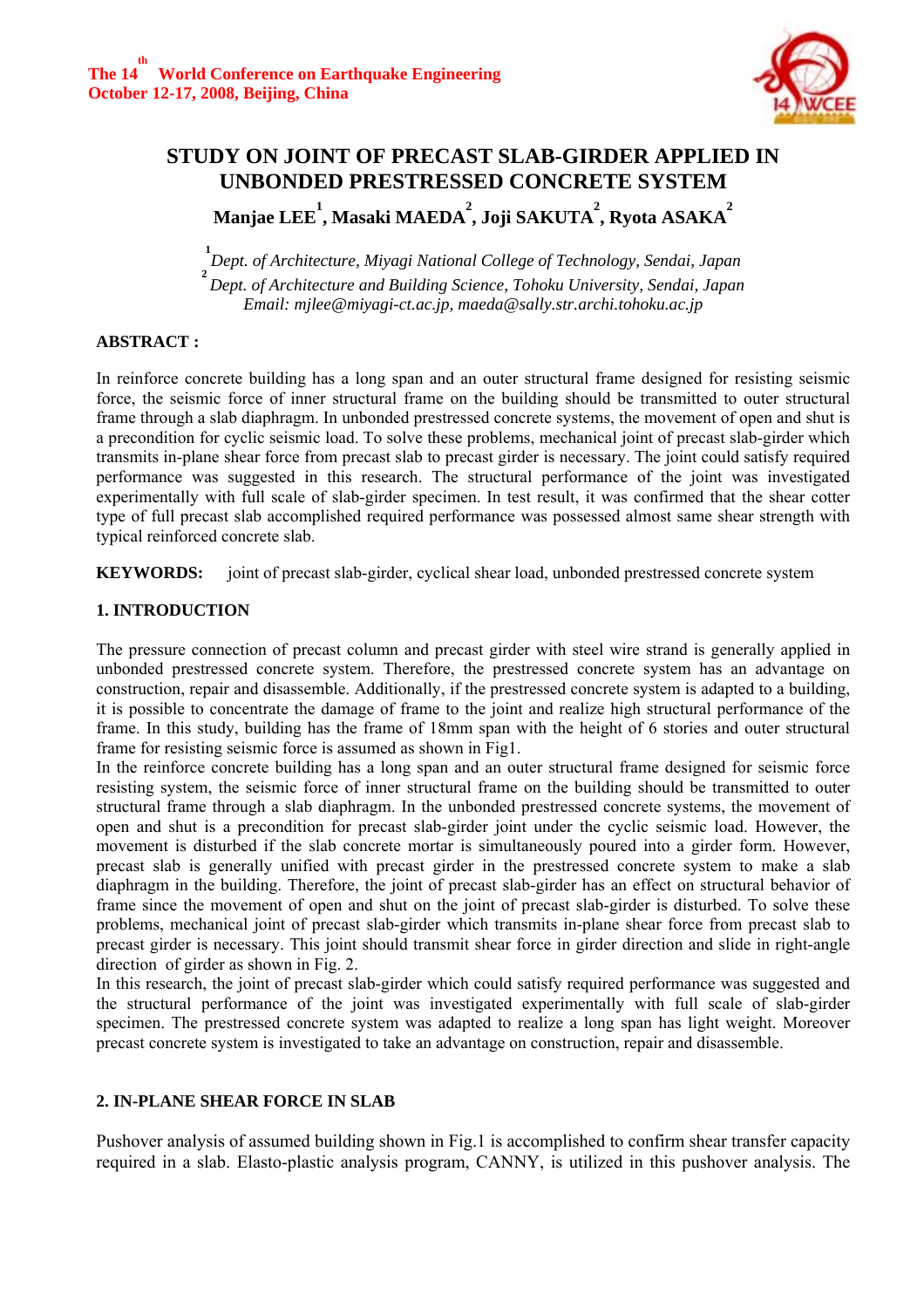

frame of Y direction is subject to the analysis. The lane of  $X_1$ ,  $X_2$  and  $X_3$  on the building is only replaced to plane model as shown Fig.3 since the building is symmetric. To suppose a slab diaphragm, each frame was tied up together with a rigid member linked by pin joint. High shear strengths of column and girder were arranged to suppose bending yield mechanism in the girder. Tri-liner model of bending spring is used at the edge of a girder. The spring has 1000kN m yield strength  $(M_v)$ , a crack open strength of  $1/3$ yield strength (My) and 0.3 decrement ratio of tangential stiffness after occurrence of crack opening. The slab self load and live load is designed with  $10kN/m^2$ . In seismic force distribution  $(A<sub>i</sub>)$ , the yield strength is considered so that base shear factor may become 0.25. Bending moment due to long-term load is not considered in this analysis. The distribution of seismic force per one frame is shown in Table 1, and the results of pushover analysis are shown in Fig. 4 and Fig. 5. The relation of story shear force and story drift angle at the story drift angle of 1/200, 1/100, 1/50 is shown in Fig. 4. It was confirmed that the story drift angle of second story and third story were increased ahead rather than the other stories. The story drift angle of first story remained at 1/100 when that of third story reached 1/50. The value of the shear force transmitted to a slab in each story drift angle is shown in Fig. 5 and the direction to outer frame of in-plane shear force is set up positive value. With the increment of story drift angle, the shear force transmitted to outer frame at the top floor is increased. Transmitted shear force became 1137kN at ultimate state, and the value of shear force per one meter of a slab becomes 63kN. Therefore, it is necessary that the joint of slab-girder should resist 63kN per one meter of a slab at the outer frame of assumed building.

#### **3 TEST PLAN**

#### *3.1 Specimens*

Full scale specimen of precast concrete slab was prepared as shown Fig. 6. The slab based on one span of the building is designed with 1000mm in width and 600mm in length. Total five specimens, three types of joints on full precast concrete slab specimen, one half precast concrete slab specimen, one typical concrete slab specimen, were investigated in this study as shown in Fig. 7. Shear force between a slab and a girder was transmitted by concrete shear cotter or dowel bar in the full precast slab specimen. Shear strength of D19 dowel bar calculated by the code<sup>1)</sup> is as follows.

|  | $Q_1 = 0.7\sigma_v$ a <sub>s</sub> = 0.7 345 287 = 69.3kN | (3.1) |
|--|-----------------------------------------------------------|-------|
|--|-----------------------------------------------------------|-------|

$$
Q_2 = 0.4\sqrt{E_c} \, \sigma_B \, a_s = 144.1 \, \text{kN} \tag{3.2}
$$

$$
Q = min(Q_1, Q_2) = 69.3kN
$$
\n(3.3)

Here,  $\sigma_{v}$ : yield stress of dowel bar,  $a_{s}$ : section area of dowel bar,  $E_{c}$ : Young's modulus of concrete,  $σ<sub>B</sub>$ : compression strength of concrete

The shear strength of a D19 dowel bar becomes about 70kN with the calculation mentioned above and satisfies 63kN required at the joint of precast slab-girder. With arranging two dowel bars per one meter of slab width, 140kN shear force designed in full precast slab specimen can be transmitted.

In Shear Cotter Specimen (S1), reentrant part is initially installed at precast slab, and then concrete mortar is poured inside the reentrant part on the precast girder. Finally, the shear cotter on the girder is prepared with the size of 200mm in width, 200mm in length and 150mm in height. Four D19 dowel bars in the shear cotter are arranged to transfer the shear force. 30mm space between two slabs is installed to allow the displacement of the precast slab to right-angle direction of girder. In three types of full precast slab specimens, 30mm space between two precast slabs is basically installed. The displacement between precast column and precast girder, which has 1000mm depth, becomes 20mm if there is  $1/50$  story drift angle in the unbonded prestressed joint of precast column and precast girder. Finally, the space of 30mm is decided to satisfy the 1/50 story drift angle.

In Vertical Dowel Bar Specimen (S2), the hole of 90mm in diameter is initially prepared in a precast slab, and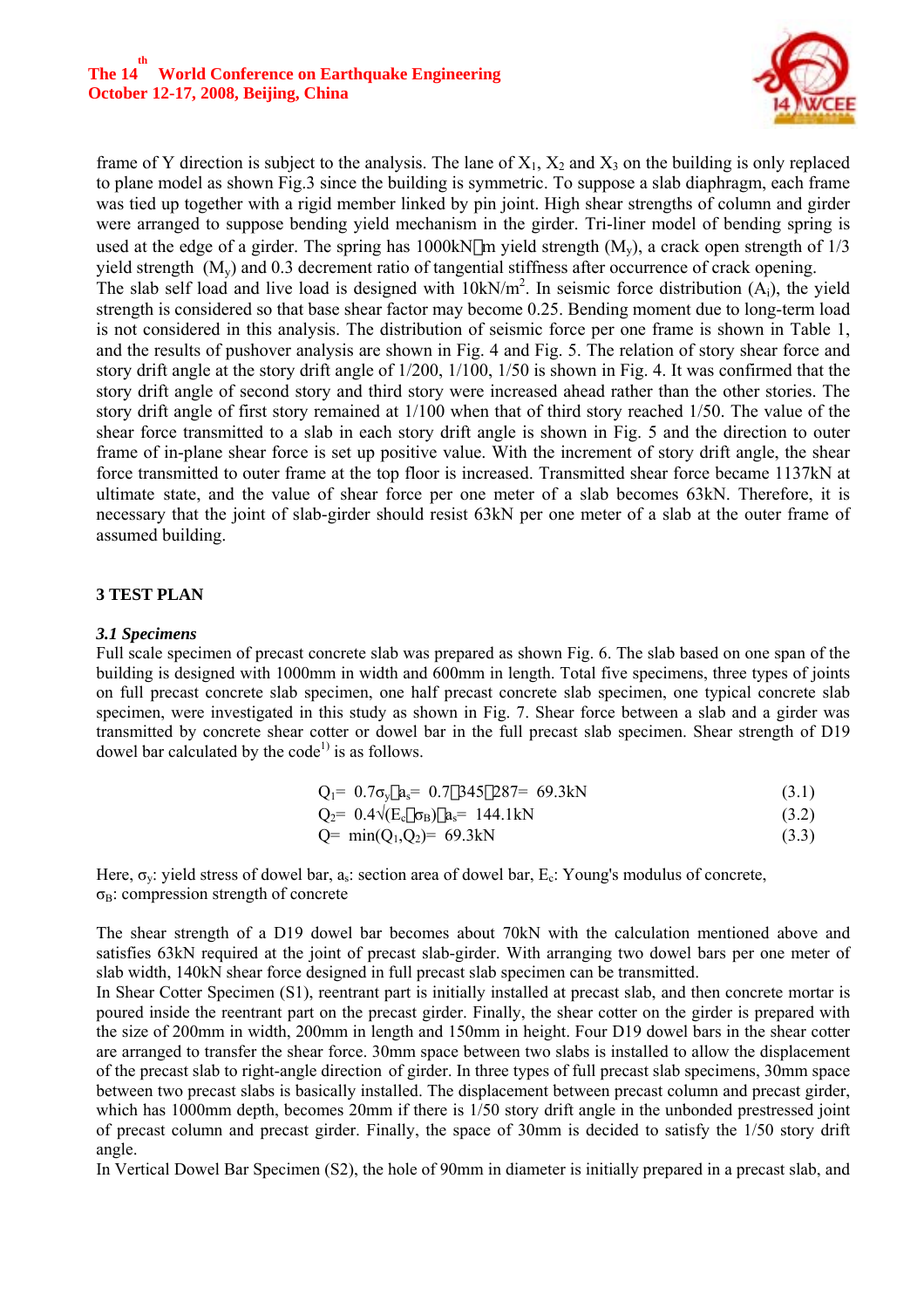

then a dowel bar of D19 anchored in the precast girder is inserted in the hole with a steel sleeve. With grouting the space between the steel sleeve and the precast slab, the dowel bar transfers shear force from the slab to the girder in girder direction and slides in right-angle direction of girder.

In Horizontal Dowel Bar Specimen (S3), a D19 dowel bar with 500mm peach arranged at the edge of a precast slab is inserted in the steel sleeve settled in the upper part of a precast girder. Finally, a concrete mortar of upper part of the precast girder is poured to fix the steel sleeve. Shear force in girder direction is transmitted in terms of contacting the dowel bar with the steel sleeve. However, shear force in right-angle direction of girder is not transmitted since the dowel bar inside the steel sleeve slips in right-angle direction of girder. Additionally, the detail of S3 specimen has an advantage of reducing the story height because the top level of a girder and that of a slab become same.

Half Precast Slab Specimen (S4) and Typical Slab Specimen (S5) are additionally prepared to compare the three types of full precast slab specimens.

#### *3.2 Material Properties*

The material properties of steel members and concrete members are shown in Table. 2 and Table. 3.

#### *3.3 Loading Plan*

Test setup condition adopted in this study is shown in Fig. 8. The girder of the specimen is fixed in the floor with high tension bolt connection. To keep the slab in parallel to girder, four oil jacks are used at the edge of a slab. With controlling the displacement of a slab by the four oil jacks, there is basically 30mm space always between two slabs in S1, S2 and S3 specimens. The slab of S4 and S5 specimen could be kept in parallel to a girder with controlling axial load by the four oil jacks. There are two oil jacks for cyclic shear load in one side of a slab, therefore four oil jacks for shear load are totally used in one specimen. The cyclic shear loading history of each specimen is shown in Fig. 9. The cyclic shear load is gradually increased by displacement of  $\pm 1$ , 2, 3, 4, 6, 8, 12, 16, 20mm. In case of full precast slab specimens, the space between two slabs is initially set up with 30mm, and then the space is changed to 10mm or 70mm. Only in S3 specimen, the space is changed to 10mm or 50mm. The measuring position of shear displacement of the slab is 500mm far from a center of the girder. In S4 specimen, the shear load of  $\pm 100kN$ ,  $\pm 200kN$ ,  $\pm 270kN$  to the slab is applied under axial load fixed on 0, +0.5 $\sigma$ y and +1.0 $\sigma$ y of steel bar arranged in the slab. (Here,  $\sigma_y$ =295N/mm<sup>2</sup>). Even though two times of steel bar in the slab of S5 specimen are arranged in comparison with S4 specimen, same axial load and same shear load with S4 specimen are applied due to limit loading capacity of oil jack. Namely, under tension axial load fixed on 0, 0.5σy and 1.0σy of steel bar in the slab, cyclic shear load on the slab is applied in S5 specimen.

# **4. TEST RESULT**

#### *4.1 Failure Mode*

In this test, crack open width is recorded at the time of peak shear load. Failure of shear cotter in S1 specimen is shown in Fig. 10 and final crack open patterns of all specimens are shown in Fig. 11.

In S1 specimen, when the shear displacement of 2mm was occurred in the slab, shear crack open and bending crack open were developed and reinforcement bar of a slab around shear cotter started to yield. With the increment of shear displacement, the shear cotter twisted and crack open on the shear cotter grew up. When the shear displacement of the slab reached 12mm, shear strength was decreased and the shear fracture of the shear cotter was occurred finally.

In S2 specimen, when the shear displacement of 2mm was occurred in the slab, vertical dowel bar in the girder yielded with bending mode. There was almost no crack open on the slab and the maximum crack open width was only 0.1mm. The dowel bar finally fractured when the shear displacement of the slab reached 20mm.

In S3 specimen, horizontal dowel bar yielded with bending mode in initial stage as well as S2 specimen. There was almost no crack open on the slab and the maximum crack open width was only 0.06mm.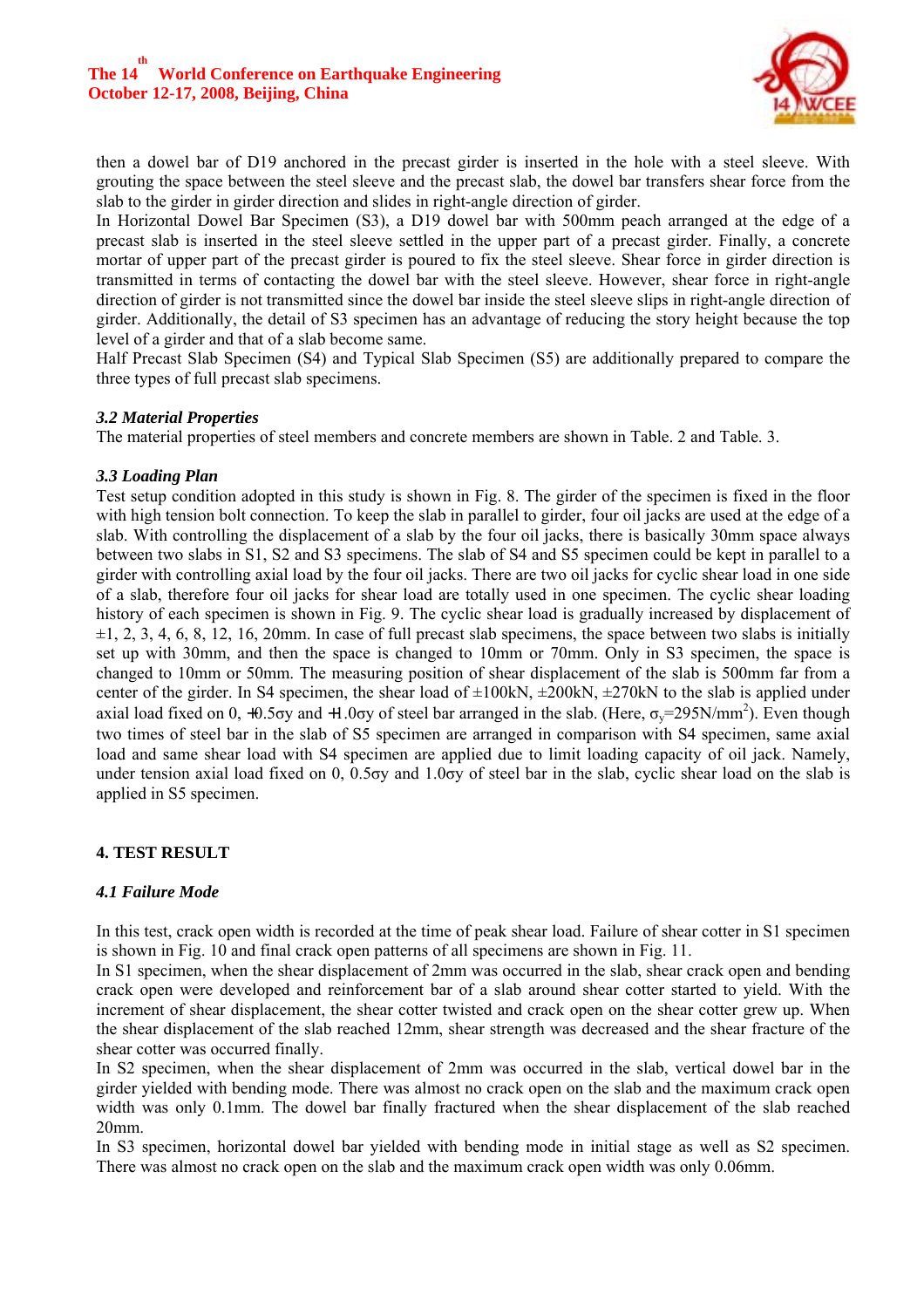

In S4 specimen, the shear crack open width of 0.1mm was appeared under 270kN shear load with no axial load in the slab. Finally, the slab fractured with cyclic shear load of 200kN under  $0.5\sigma_v$  axial load in the slab. In S5 specimen, the shear crack open width of 0.1mm was appeared under 300kN shear load as well as S4 specimen with no axial load in the slab. Shear crack open width of 0.2mm was finally appeared after peak shear load, which is limit loading capacity of oil jack, with  $0.5\sigma_v$  axial tension load in the slab.

#### *4.2 Relationship of Load-displacement and Strength Evaluation*

The relationships of shear load-displacement for all specimens are shown in Fig. 13. The calculation methods of shear strength in all specimens are explained below.

#### *4.2.1 Shear Cotter Specimen (S1)*

Reinforcement bar around shear cotter on the slab yielded at 2mm shear displacement and shear strength of S1 specimen became ultimate value at 8mm shear displacement. The shear cotter on the girder fractured at 12mm shear displacement and the strength was remarkably decreased. The strength of S1 specimen is calculated as fallows. It is recommended to refer to Fig. 12 when calculating the strength of shear cotter.

$$
{}_{s}Q_{c} = \sigma_{T} t_{s} l_{s}/2 = 111.7(kN)
$$
\n(4.1)

$$
{}_{s}Q_{y} = \sigma_{y} A_{s} = 100.7(kN)
$$
\n
$$
(4.2)
$$

$$
{}_{c}Q_{c} = Q_{\text{CVs}} + Q_{\text{CBS}} = 122.0 \text{(kN)} \tag{4.3}
$$

$$
(\sigma_{\rm T} = 0.1 \sigma_{\rm B}, \mathbf{Q}_{\rm CVS} = \sigma_{\rm T} \mathbf{A}_{\rm CVS}, \mathbf{Q}_{\rm CBS} = \sigma_{\rm T} \mathbf{A}_{\rm CBS})
$$
  
.
$$
{}_{\rm c} \mathbf{Q}_{\rm u} = 201.0 \, (\rm kN)
$$
 (4.4)

Here,

 $_{s}Q_{c}$ : crack opening strength of concrete slab  $_{s}Q_{v}$ : yield strength of reinforce bar in slab  $c_0$ . crack opening strength of concrete shear cotter  $_{c}Q_{u}$ : ultimate shear strength of concrete shear cotter  $Q<sub>D</sub>$ : yield strength of dowel bar in shear cotter  $t_s$ : slab thickness,  $l_s$ : slab width,  $A_s$ : slab section area,  $Q<sub>CVS</sub>$ : shear strength of vertical section of shear cotter  $Q<sub>CBS</sub>$ : shear strength of bottom section of shear cotter A<sub>CVS</sub>: vertical section of shear cotter  $A<sub>CBS</sub>$ : bottom section area of shear cotter

The calculation value is mostly coincided with experiment result.

# *4.2.2 Vertical Dowel Bar Specimen (S2)*

Vertical dowel bar has yielded with bending mode at 2mm shear displacement. After yielding of vertical dowel bar, the shear strength of S2 specimen was not increased at all, and only shear displacement was increased monotonically. The shear strength of S2 specimen became ultimate value at 16mm shear displacement. Bending deformation of dowel bar in the steel sleeve returned in a straight line at 12mm shear displacement. Finally, vertical dowel bar fractured due to cyclic load condition at 20mm shear displacement. Yield strength  $(Q_v)$  is calculated by bending yield mode of dowel bar and ultimate strength  $(Q_u)$  is calculated by the value of elasto-plastic moment.<sup>2)</sup> The calculation value is mostly coincided with experiment result.

# *4.2.3 Horizontal Dowel Bar Specimen (S3)*

Horizontal dowel bar has yielded with bending mode at 2mm shear displacement as well as S2 specimen. Ultimate strength of S3 specimen was larger than that of S2 specimen. Ultimate strength  $(Q<sub>u</sub>)$  is calculated by bending yield mode of dowel bar, which has a boundary condition of fixed edge to the slab side and hinge edge to the sleeve side.  $2^{2}$ 

# *4.2.4 Half Precast Slab Specimen (S4)*

Steel bar in the slab started to yield at 270 kN shear load when there is no axial tension load in the slab. When there was  $0.5\sigma_v$  axial tension load in the slab, the shear stiffness was decreased. With  $0.5\sigma_v$  of axial tension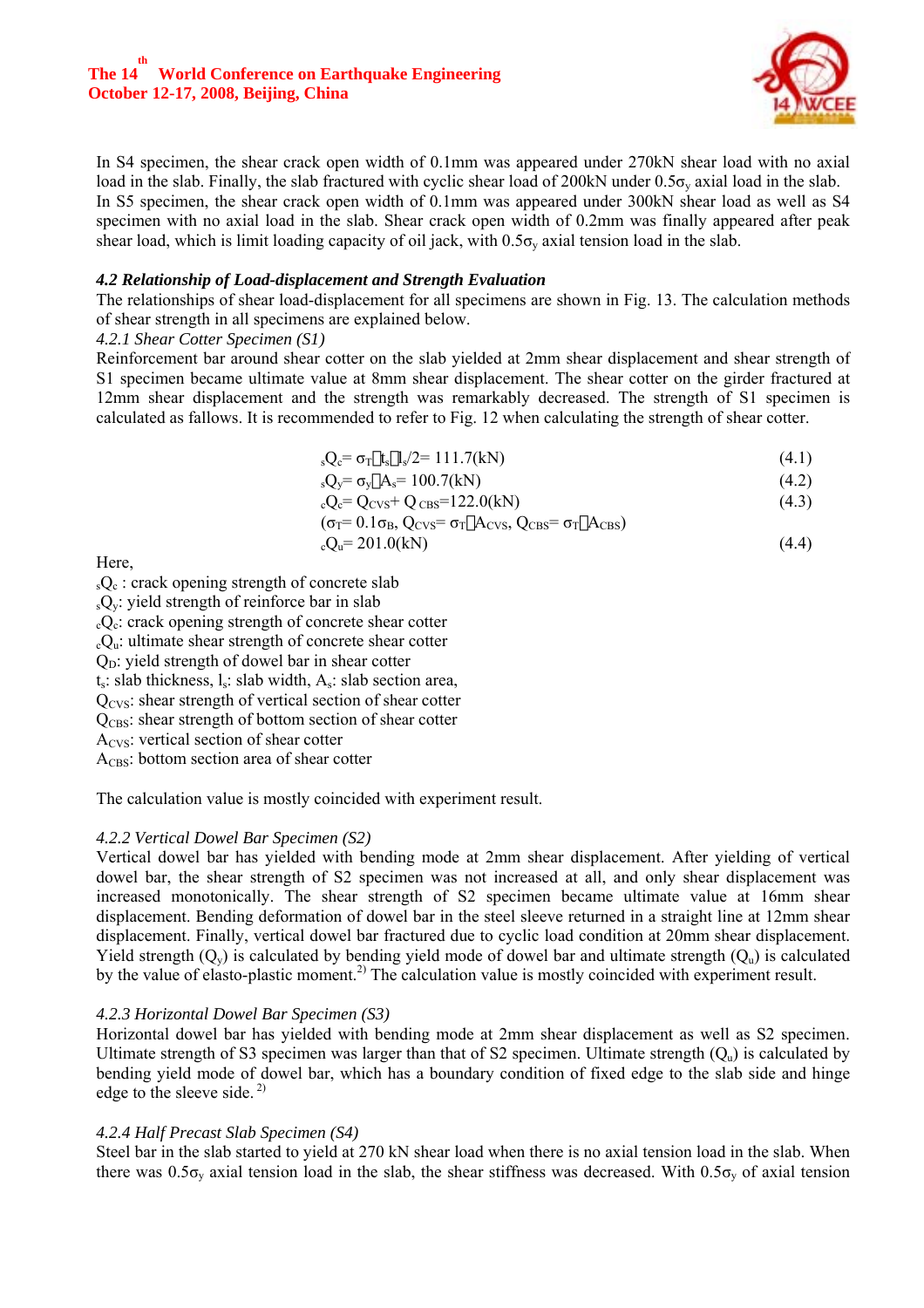

load in the slab, the slab fractured at 200kN shear load and then shear stiffness was remarkably decreased. Finally, in case of  $1.0\sigma_y$  of axial tension load in the slab, the shear strength was not increased at all.

 $Q_c$  and  $Q_s$  were calculated by the shear strength equation of wall structure <sup>3), 4)</sup>. The slab section area for  $Q_c$  is obtained from 100mm thickness and 1000mm width. The crack opening due to axial tension load in the slab is the reason why the slab strength could not be reached the ultimate strength  $(Q_s)$ .

$$
Q_c = \tau_{scr} t_s l_s / \chi_s \tag{4.5}
$$

$$
\tau_{\text{scr}} = \sqrt{(\sigma_{\text{T}}^2 + \sigma_0 \sigma_0 \tau)} \tag{4.6}
$$
\n
$$
C = 211 \text{Lb} \quad (\text{in } \tau = 0) \quad C = 127 \text{Lb} \quad (\text{in } \tau = 1.87)
$$

$$
Q_c = 211 \text{kN (in } \sigma_0 = 0), Q_c = 137 \text{kN (in } \sigma_0 = -1.87)
$$
  
\n
$$
Q_s = p_s \sigma_{sy} t_s l_s = 453 \text{kN}
$$
 (4.7)

#### *4.2.5 Typical Slab Specimen (S5)*

The steel bar in the slab has yielded at 300kN shear load under  $0.25\sigma_v$  axial tension load in the slab. Nevertheless, the shear strength and shear stiffness of S5 specimen were not decreased. The specimen has not fractured under 300kN shear load, which is limit loading capacity of oil jack.  $Q_c$  and  $Q_s$  is calculated as well as S4 specimen.

#### *4.3 Stiffness and Strength*

When there is 30mm space between two slabs in S1, S2 and S3 specimen and no tension load in S4 and S5 specimen, the relation of shear load-displacement is shown in Fig. 14. The value of q (63kN) means target shear strength per one meter of a slab. The shear strength of S1 specimen reached the target shear strength (63kN) of slab diaphragm at about 1.0mm shear displacement. 2mm displacement on the joint of slab-girder means that the story drift angle on the top story becomes 1/2000 calculated from 4m story height. There is less influence of 1/2000 story drift on the frame because the safety limitation of story drift angle is 1/50. With seismic load condition of 70mm space in S1 and S2 specimen, 50mm space in S3 specimen and 187kN axial tension load in S4 and S5 specimen, it was confirmed that shear stiffness and strength of S1 specimen were almost same with those of S4 specimen as shown in Fig. 15.

# **5. CONCLUSION**

The results of experimental study on joint of precast slab-girder applied in prestressed concrete system are as follows.

- The shear cotter type of full precast slab accomplished required performance is possessed almost same shear strength with typical reinforced concrete slab.
- The calculation values of shear stiffness and shear strength in every specimen were properly appraised in comparison with the results of experiment.

#### **REFERENCES**

1) Japan Building Disaster Prevention Association (2001): Seismic Evaluation and Retrofit for Existent Reinforced Concrete Building revised

2) Ryota ASAKA, Takayuki SAGAWA, Joji SAKUTA, Masaki MAEDA, Manjae LEE (2007): Study on Strength Evaluation of PCa Floor Slab-Beam Joint System in Unbonded PC Structure, Proceedings of the 5th Annual Meeting of Japan Association for Earthquake Engineering, 232-235

3) Architectural Institute of Japan: Design Guidelines for Earthquake Resistant Reinforced Concrete Building Based on Inelastic Displacement Concept

4) Architectural Institute of Japan: AIJ Standard for Structural Calculation of Reinforced Concrete Structures -Based on Allowable Stress Concept- revised 1999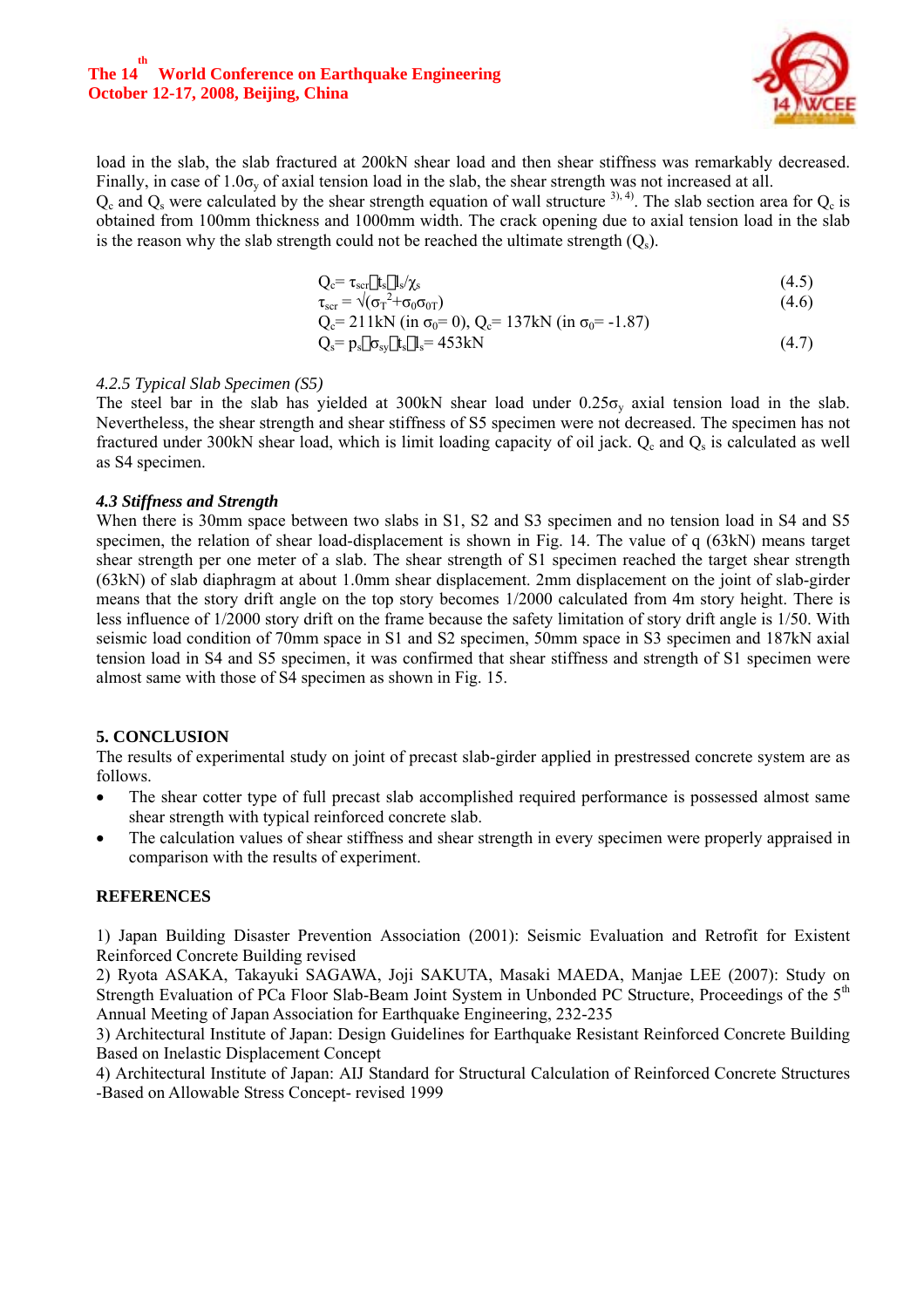# **The 14 th World Conference on Earthquake Engineering October 12-17, 2008, Beijing, China**





|  |  |         |  | racionelle communication che i ranno |
|--|--|---------|--|--------------------------------------|
|  |  |         |  |                                      |
|  |  |         |  |                                      |
|  |  | $- - -$ |  |                                      |

| Story | Height | Weight | Wi   | Ai   |      | Ci   | Qi   | Pi |
|-------|--------|--------|------|------|------|------|------|----|
|       | (m)    | (kN)   | (kN) |      |      | (kN) | (kN) |    |
| O     | 4.0    | 1296   | 1296 | 1.90 | 0.47 | 615  | 615  |    |
|       | 4.0    | 1296   | 2592 | 1.55 | 0.39 | 1005 | 390  |    |
| 4     | 4.0    | 1296   | 3888 | 1.36 | 0.34 | 1322 | 317  |    |
|       | 4.0    | 1296   | 5184 | .22  | 0.30 | 1581 | 259  |    |
| 2     | 4.0    | 1296   | 6480 | 1.10 | 0.28 | 1787 | 206  |    |
|       | 4.0    | 1296   | 7776 | .00  | 0.25 | 1944 | 157  |    |

Fig.6 Precast Concrete Slab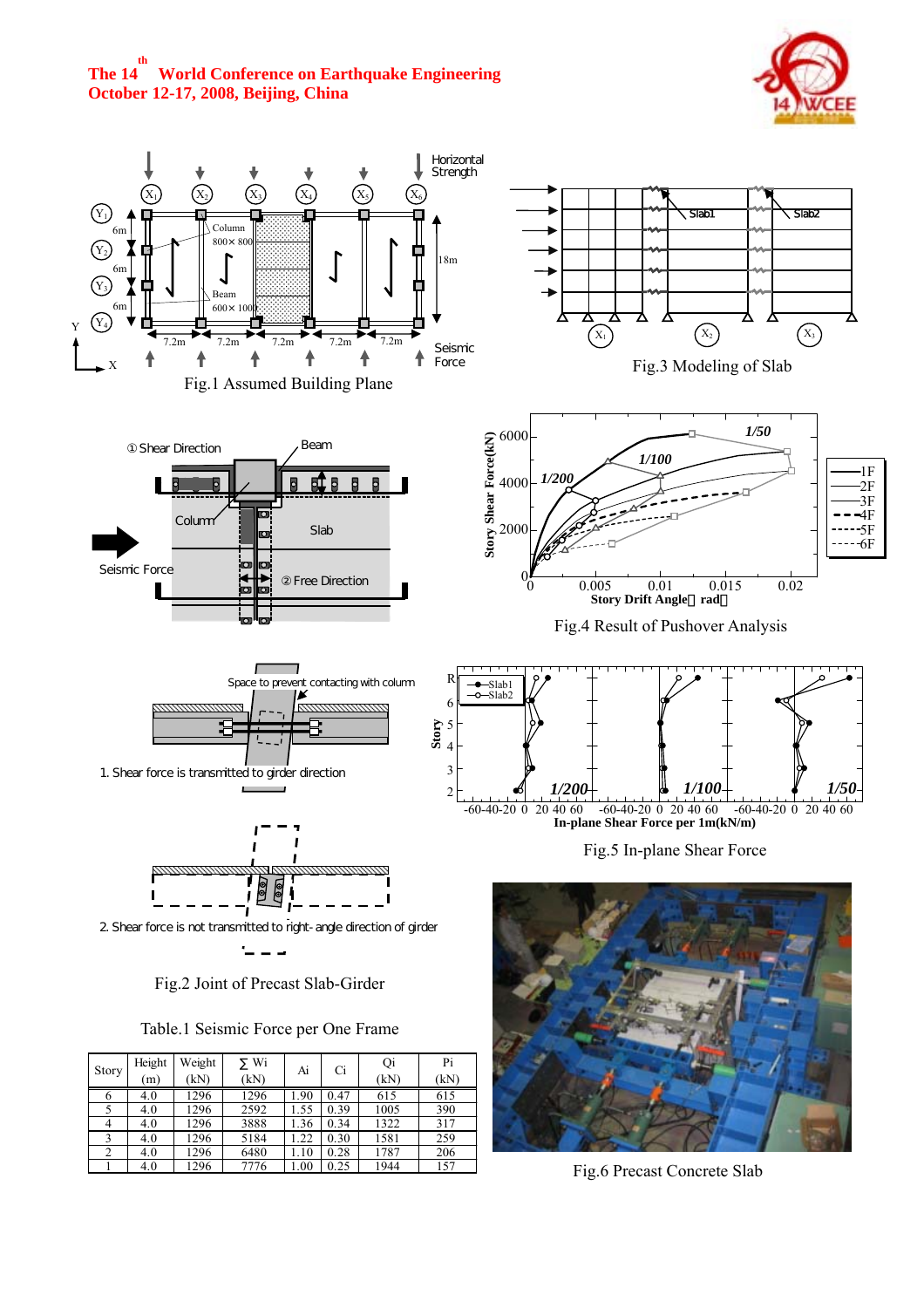# **The 14 th World Conference on Earthquake Engineering October 12-17, 2008, Beijing, China**

Grout 64.9 23.9 109 3.1



Fig.11 Final Clack Open Pattern